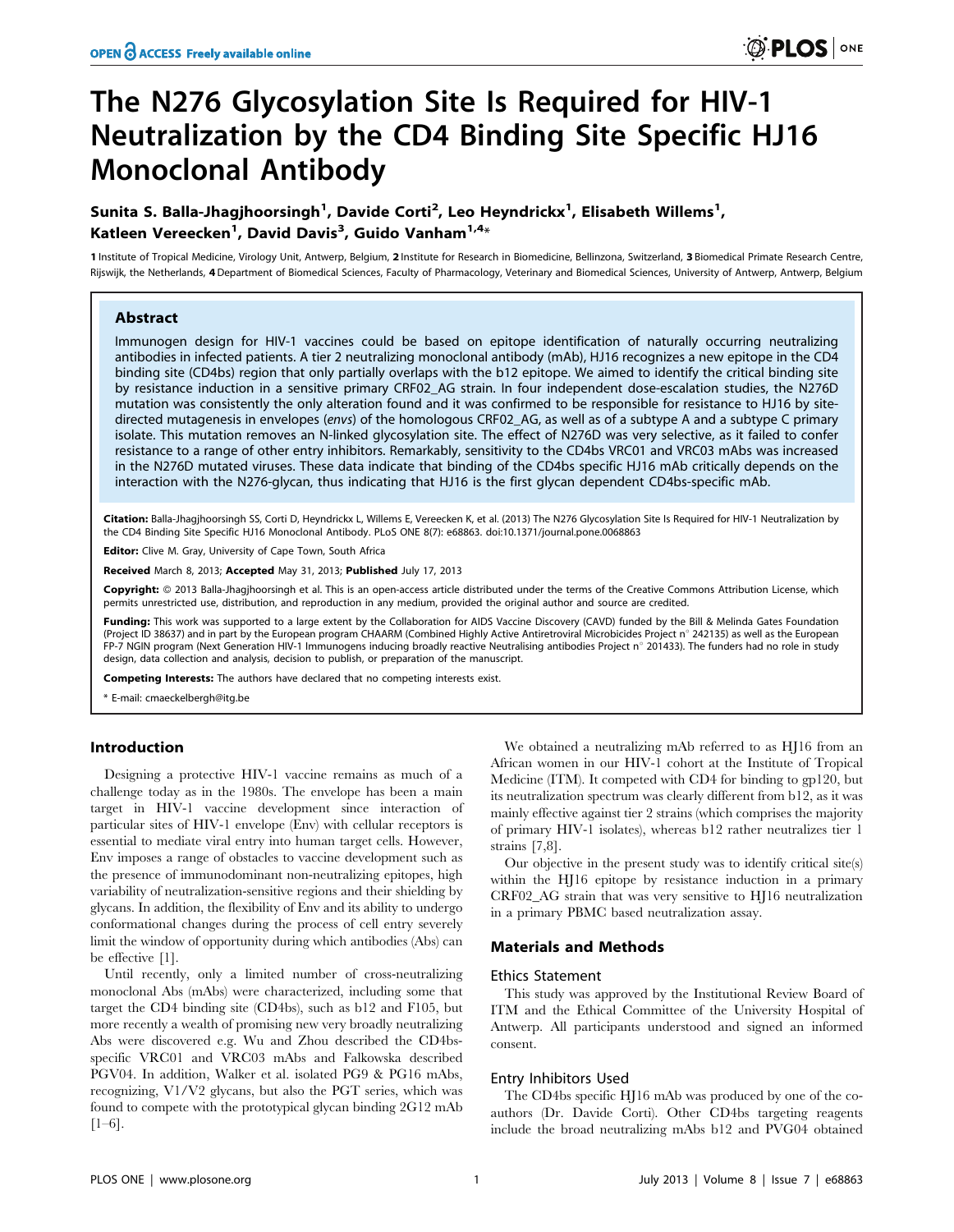from Dr. Dennis Burton (Scripps Institute, La Jolla, CA USA), VRC01 and VRCO3 from Dr. John Mascola (Vaccine Research Centre NIH, Bethesda, MD USA), the llama heavy chain antibody (VHH) A12 from Dr. Theo Verrips (University of Utrecht, Utrecht, The Netherlands) [9], the CD4 miniprotein M48-U1 from Dr. Loic Martin (Centre a` l'Energie Atomique, Saclay, France) [10] and soluble CD4 (sCD4), which was purchased from Progenics Pharmaceuticals, New York, USA. In addition we obtained the mAb 2F5 and 2G12 from Dr. Hermann Katinger (Polymun, Vienna, Austria) and the VHH 1B5 from Dr. Theo Verrips [11]. The CCR5 inhibitor Maraviroc was obtained from the NIH AIDS Research and Reference Reagent Program, Germantown, MD USA.

#### Cells

Buffy coats from healthy donors were obtained from the Red Cross Blood Transfusion Center at the University Hospital of Antwerp and were used for isolation of peripheral blood mononuclear cells (PBMC) by LymfoPrep (Axis-Shield, Oslo, Norway). These PBMC were adjusted to  $1 \times 10^6$ /ml in complete culture medium, consisting of RPMI 1640, 15% fetal calf serum (FCS), 0.03% L-glutamine and 50 mg/ml gentamycin (Lonza, Verviers, Belgium) and 2 µg/ml polybrene (Sigma-Aldrich, Bornem, Belgium). Cells were stimulated with  $0.5 \mu g/ml$  phytohemagglutinin (PHA, Oxoid, Hampshire, UK) for 2 days and 1 day with 200 U/ml interleukin-2 (IL-2, Gentaur, Brussels, Belgium) in a 7%  $CO<sub>2</sub>$  incubator at 37°C and then used for neutralization assays.

The following cell lines were obtained from the NIH AIDS Research and Reference Reagent Program: TZMbl (cat no. 8129); HOS.CD4-R5 (cat no. 3318) and GHOST(3)X4/R5 (cat no. 3943). The HEK 293T cells (CRL-11268) were obtained from the American Type Culture Collection (ATCC, Manassas, Virginia, USA).

## Replication Competent HIV-1 Infectious Virus (IV) and Single-cycle HIV-1 Pseudoviruses (PV)

The VI1090 CRF02\_AG strain was isolated in a classical PBMC culture from a 38 year old heterosexual Nigerian man. The env gene was amplified from PBMC cultures followed by cloning into the pcDNA4/TO expression vector [12]. Additional PV constructs, derived from a primary clade C virus VI829 [13] and from a near full length subtype A clone 92RW009.6 (NIH4006) [14], were also included. PV were generated in a 24-well plate by transfection of HEK 293T cells with pNL4-3.LucR $E^-$ , obtained from NIH AIDS Research and Reference reagent program and the env containing plasmid, as previously described [12]. Sequencing of the PV constructs and phylogenetic analysis of the complete gp160 confirmed identity between the envs of the pseudoviruses and the original replicating viruses VI1090, VI829 and 92RW009.6 respectively. The full length env sequence of the VI1090 PV construct has been deposited with GenBank (accession number HQ912710).

## Mutagenesis

Site-directed mutagenesis was carried out on the PV constructs (VI1090, VI829 and 92RW009.6) using the QuikChange Lightning Site-Directed Mutagenesis kit (Stratagene, La Jolla, CA, USA) following the guidelines of the manufacturer. Primers used to introduce the desired mutation were: VI1090\_276D\_Fwd (5'-G GTA GTG ATT AGA TCT GAA GAT ATC ACA AAC AAT GCC AAA -3') and VI1090\_276D\_Rev  $(5'$ -TTT GGC ATT GTT TGT GAT ATC TTC AGA TCT AAT CAC TAC C -3'); Table 1. Neutralization profile of HJ patient plasma and HJ16 mAb in the 24 h/1 h/14d<sup>a</sup> extended incubation PBMC assay.

| Subtype  | <b>Strain</b>   | HJ plasma                  | HJ16 mAb              |  |  |
|----------|-----------------|----------------------------|-----------------------|--|--|
|          |                 | 1/20 dilution <sup>b</sup> | 50 ug/ml <sup>b</sup> |  |  |
| Α        | VI191           | 96 <sup>c</sup>            | 66                    |  |  |
|          | 92RW009.6       | E <sup>c</sup>             | 96                    |  |  |
|          | CA <sub>1</sub> | 99                         | E                     |  |  |
| B        | SF162           | 99                         | $\mathbf 0$           |  |  |
|          | <b>MN</b>       | E                          | E                     |  |  |
|          | BaL             | 98                         | 66                    |  |  |
|          | 89.6            | 91                         | 55                    |  |  |
| C        | <b>VI829</b>    | 86                         | 91                    |  |  |
|          | <b>VI882</b>    | 99                         | E                     |  |  |
|          | VI1358          | 95                         | 41                    |  |  |
|          | 92Br025         | 98                         | 78                    |  |  |
| D        | <b>VI824</b>    | 78                         | 55                    |  |  |
|          | C113            | 99                         | 80                    |  |  |
| CRF01_AE | <b>VI1888</b>   | 89                         | 22                    |  |  |
| CRF02_AG | VI1090          | 95                         | 99                    |  |  |
|          | VI2680          | 0,0                        | 37                    |  |  |
|          | C120            | 93                         | 71                    |  |  |
|          | <b>CA18</b>     | 97                         | 80                    |  |  |
|          | VI1380          | 0,0                        | 95                    |  |  |
|          | VI2727          | 84                         | E                     |  |  |

<sup>a</sup>In this assay virus and plasma or mAb are incubated during 24 hours, followed by an absorption time of 1 hour during which the mAb/virus mixture is coincubated with donor PBMC. After washing the PBMC cultures are maintained for 14 days.

b% Neutralization obtained with 1:20 plasma dilution or 50 µg/ml mAb during the incubation phase.

 $c \geq 80\%$  reduction in virus titer is highlighted, E = enhancement of infection. doi:10.1371/journal.pone.0068863.t001

 $\,$ VI829\_276D\_Fwd (5'-GAG ATA ATA ATT AGA TCT GAA GAT ATA ACA GAT AAT GTC AAA AC -3') and VI829\_276D\_Rev (5'-GT TTT GAC ATT ATC TGT TAT ATC TTC AGA TCT AAT TAT TAT CTC -3'); 92RW009\_276D\_Fwd (5'-G ATA ATA ATT AGA TCT GAA GAT ATT ACA AAC AAT GCC AAA ACC -3') and 92RW009\_276D\_Rev (5'-GGT TTT GGC ATT GTT TGT AAT ATC TTC AGA TCT AAT TAT TAT C 3'). Underlined and in bold the mutated N276 D. The presence of the mutation was confirmed by sequencing the complete *env* gp160.

#### Neutralization Assays

Extended incubation PBMC-based assay: This assay has been previously described [15,16]. Briefly, the virus stock was diluted in a fivefold series from 1/2 to 1/6250 in culture medium (RPMI-1640 medium supplemented with 15% FCS and 200 U/ml IL-2). Ninety  $\mu$ l of each virus dilution were mixed with 5  $\mu$ l of plasma  $+5$  µl of culture medium (final plasma concentration  $1/20$ ) or 5 µg mAb +5 µl IgG-depleted HIV-negative plasma (IgG was removed with a Protein G column [17]) to give a final mAb concentration of 50 mg/ml. As a negative control, either HIV seronegative plasma (pooled from 100 healthy donors) or purified IgG thereof were used for incubation with the virus dilution. After an incubation phase of 24 hours, 20 µl of each plasma/virus or mAb/virus mixture were first dispensed in quadruplicate into flat bottom 96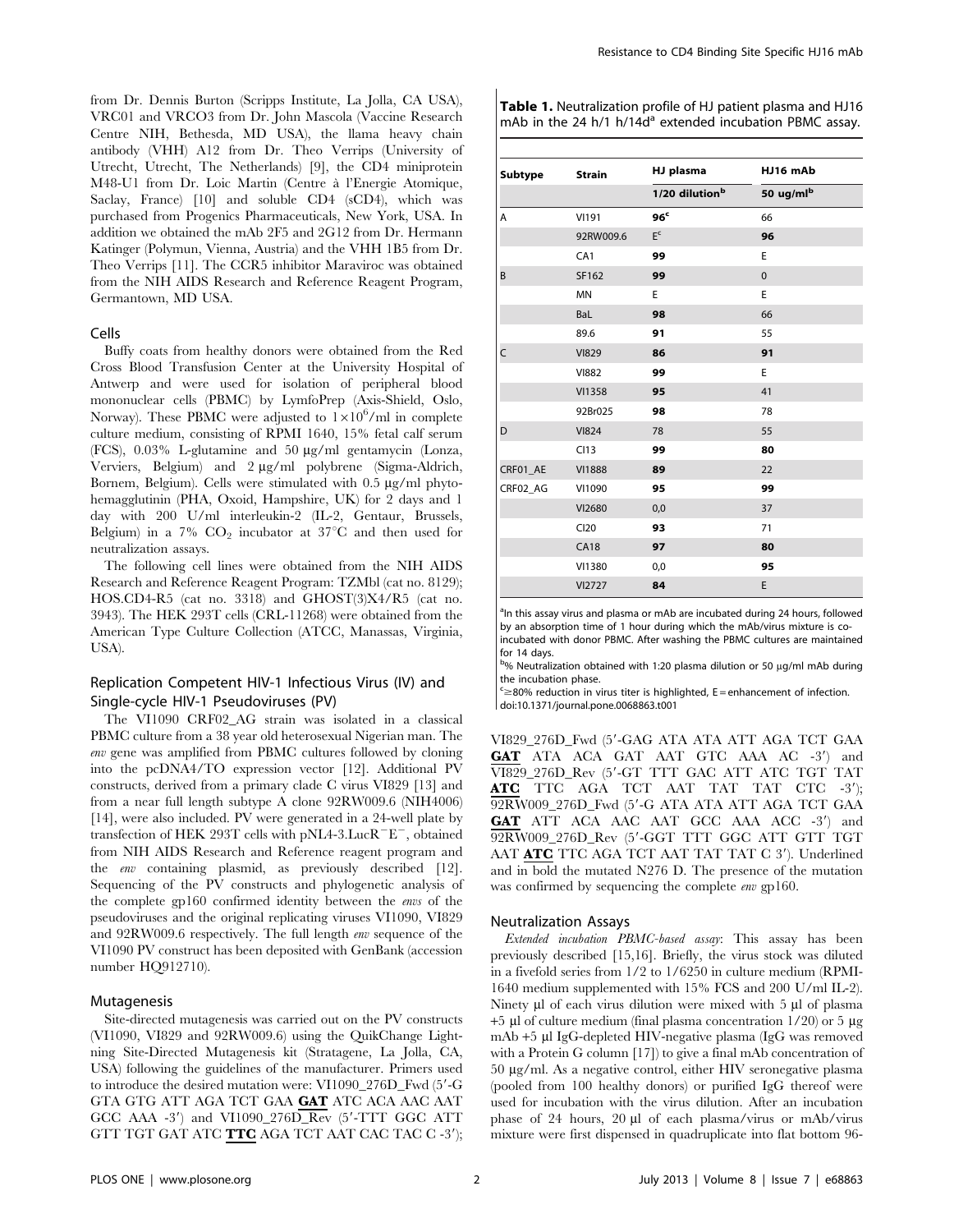well microplates and  $75,000$  PBMC in  $100 \mu l$  culture medium were added to each well. Plates were then left in a  $CO<sub>2</sub>$  incubator at  $37^{\circ}$ C during the absorption phase of 1 hour. Afterwards, cells were washed three times by centrifugation at 2000 rpm for 10 minutes, the supernatant was aspirated and 180 µl fresh culture medium was added to each well. After 14 days of incubation in a  $CO<sub>2</sub>$  incubator, 200 µl of the supernatant were mixed with 50 µl Nonidet P40 (0.25% in PBS; Fluka, Sigma-Aldrich, Puurs, Belgium) to disrupt virions and this mixture was analyzed in our in house HIV p24 antigen assay [17]. Wells with an OD $>0.3$  were considered to be positive.

Virus titers were calculated by the method of Reed and Muench [18]. Neutralization activities are presented as the percentage reduction in infectious titer following incubation with plasma from the patient or mAb relative to its titer following incubation with control HIV seronegative pooled plasma or purified IgG from this pool respectively. An 80% reduction in titer was considered significant. Neutralization indices were translated into % neutralization by using the formula: 100-POWER(10;2-neutralization index). A detailed protocol can be found at http://www.europrise. org/documents/NEUTNET/SOPS/6B\_ITG\_PBMC.pdf.

Cell line based assays: Neutralization capacity of HJ patient plasma and HJ16 mAb was measured against a fixed dose of infectious virus (IV) or pseudotyped virus (PV) on TZMbl, whereas PV only was used in HOS cells and the related GHOST cells [19,20]. After 48 h of incubating cells, virus and plasma or Ab, luciferase reporter gene production was quantified upon cell lysis and addition of firefly luciferase substrate (Perkin-Elmer, Waltham, Massachusetts USA). Emitted relative light units (RLUs) were quantified on a LB 941 Berthold® luminometer (Bad Wildbad, Germany). SteadyLite® was used as a substrate in the TZMbl assay and BriteLite® in the GHOST and HOS assay (both are from Perkin-Elmer). The fixed dose of virus to be used was determined in a preliminary titration experiment, wherein  $1\times10^4$ TZMbl, HOS or GHOST cells were infected with a range of viral dilutions in a total volume of  $200 \mu l$  to establish the dose, which resulted in a signal of 50,000 to 100,000 RLU. Background RLUs (only cells, no virus) for TZMbl, HOS and GHOST were  $\sim$ 4,000, 40 and 50 respectively. In the TZMbl assay diethylaminoethyldextran (DEAE-dextran, Sigma, Belgium) was used at 15 µg/ml final concentration to enhance virus infectivity. In the actual neutralization experiments, Abs or plasma were pre-incubated with pseudoviruses for 1 h at  $37^{\circ}$ C. The Ab concentration or plasma dilution causing a 50% reduction in luciferase reporter gene production was determined by linear regression analysis in Microsoft Office Excel as described on http://www.hiv.lanl.gov/content/nab-referencestrains/html/Protocol-for-Neutralizing-Antibody-Screening-Assay-for-HIV-1-in-TZM-bl-Cells-November-2010.pdf. The HIV-seronegative plasma pool and purified IgG, already described in the PBMC assay, were used as negative controls in cell line based assays.

#### Structural Analyses

The crystal structure coordinates of the different gp120 molecules interacting with sCD4 (pdb 1gc1) or the human CD4bs-specific antibodies PGV04 (pdb 3se9), b12 (pdb 3dnl) and VRC01 (pdb 3ngb) were used to identify the footprint of interaction of each ligand on gp120 within an interaction distance of 5  $A^\circ$ . The solved gp120-bound glycans and their atomic coordinates were highlighted as described in the deposited pdb file. The details of hydrogen bonds between Tyr-28 and Ser-30 of the VRC01 light chain and the protein-proximal N276-acetylglucosamine (as described in [3]) were determined as polar contacts between the two light chain residues and the neighboring residues. Figures were made with Mac PyMOL.

## Results

## Neutralization Breadth of HJ16 and Selection of a Sensitive Isolate to Induce Resistance

The HJ16 mAb was isolated from memory B cells of an HIV-1 subtype C infected Congolese woman (identified HJ), whose plasma showed an exceptionally broad neutralizing profile (neutralizing 15 out of 20 strains tested) upon screening in the ''extended incubation'' PBMC assay (Table 1). In the same assay, the HJ16 mAb neutralized six strains. Of these 4 were also neutralized by the plasma but two strains (92RW009.6 and VI1380) were not, indicating that the neutralizing capacity of the plasma is not recapitulated by this single mAb. Clearly, the CRF02\_AG strain VI1090 was very susceptible to neutralization by both the original plasma and the HJ16 mAb.

In a previous study we have shown that the neutralization capacity of patient sera, as well as that of individual mAbs is highly dependent on the type of assay used [8]. Exploring the activity of HJ16 against VI1090 in other types of neutralization assays using PBMC or cell lines as target cells, in combination with primary replicating infectious virus (IV) or non-replicating pseudovirus (PV) confirmed sensitivity of VI1090 to 50  $\mu$ g/ml HJ16 in all cases, whereas a 1/20 dilution of the corresponding HJ plasma showed a weaker activity (Table 2). A further titration indicated that 0.15 mg/ml of HJ16 neutralized VI1090 at a 50% level in the TZMbl assay.

In conclusion, the VI1090 virus is very sensitive to neutralization by HJ16, irrespective the assay used and was therefore selected for resistance induction.

## Resistance Induction in VI1090 with HJ16 Results in a Unique N276D Mutation

The primary VI1090 strain was cultured in activated donor PBMC in the presence of increasing concentrations of HJ16, starting at  $0.10 \mu g/ml$  (= just below the IC50 in TZMbl). After each week, p24 ELISA was performed and positive cultures were passaged again with a 2–5 fold increased concentration of HJ16. After 35 days, we obtained a virus growing in the presence of 187.5  $\mu$ g/ml HJ16 (~2,000 fold increase). This procedure was reproduced in four independent experiments. Table 3 shows that in each case a similar high-level resistance against HJ16 was obtained, whereas the sensitivity towards TriMab remained unchanged. TriMab is a combination of 2F5 (targeting the membrane proximal part of gp41), 2G12 (recognizing a specific

Table 2. Neutralization profile of HJ patient plasma and HJ16 mAb against VI1090 virus in various assays.

|                         | <b>PBMC</b><br>based <sup>a</sup> | Cell line based <sup>b</sup> |                 |                                   |                 |  |
|-------------------------|-----------------------------------|------------------------------|-----------------|-----------------------------------|-----------------|--|
|                         |                                   |                              |                 | TZMbI IV TZMbI PV GHOST PV HOS PV |                 |  |
| HJ plasma <sup>c</sup>  | $95^{\circ}$                      | 42 <sup>f</sup>              | 48 <sup>f</sup> | 43 <sup>f</sup>                   | $61^f$          |  |
| $HJ16$ mAb <sup>d</sup> | 99 <sup>e</sup>                   | 97 <sup>†</sup>              | $100^{\dagger}$ | $100^{\dagger}$                   | $100^{\dagger}$ |  |

<sup>a</sup>The extended incubation PBMC assay was performed with the infectious virus VI1090.

bBoth infectious virus (IV) and pseudovirus (PV) were used in the TZMbl assay, whereas only PV was used in the GHOST and HOS assays.

c HJ plasma used at 1:20.

 $d$ mAb used at 50 µg/ml.

% Reduction in virus titer.

f % Reduction in luciferase activity.

doi:10.1371/journal.pone.0068863.t002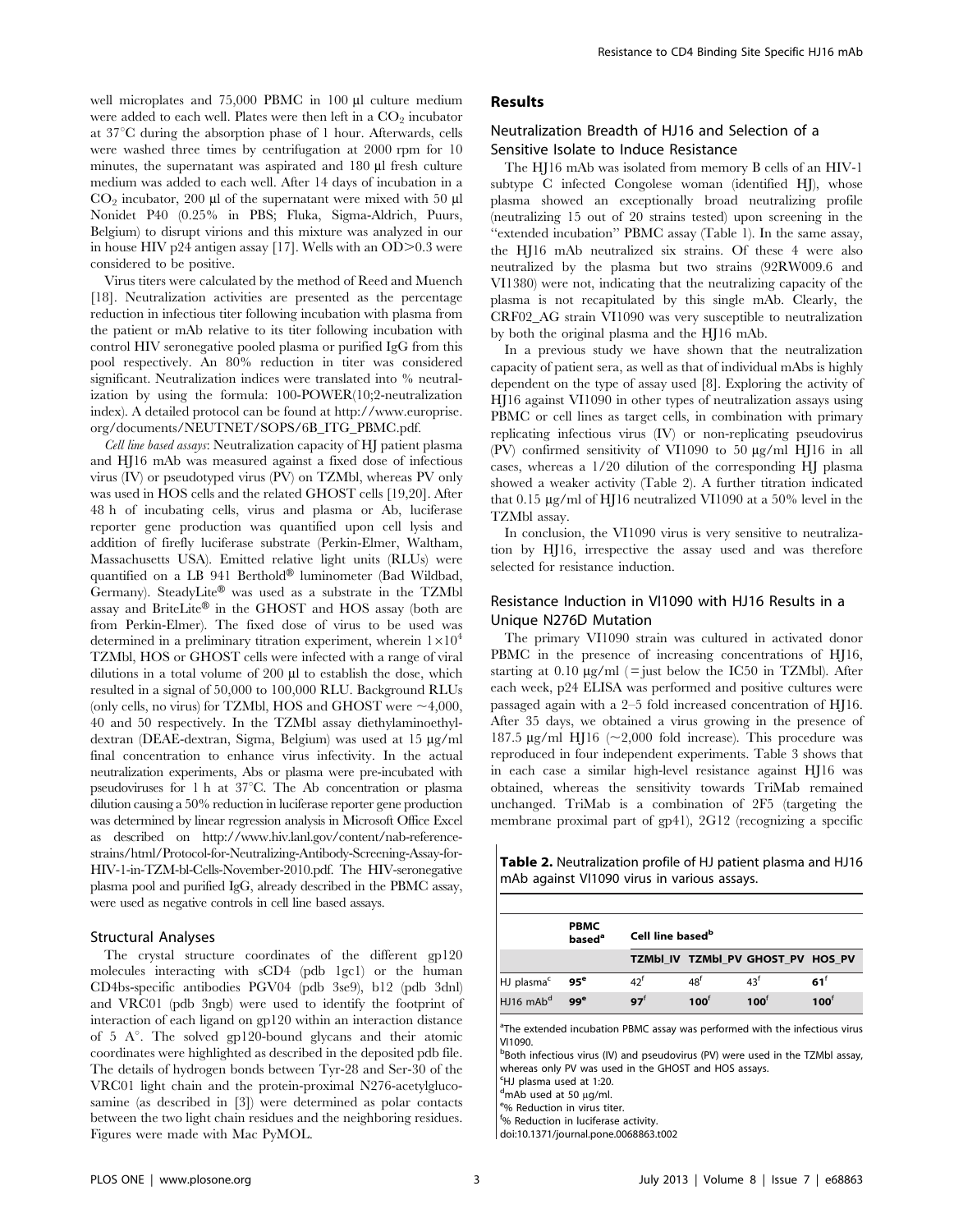Table 3. Neutralization sensitivity to HJ16 and TriMab of VI1090 before and after HJ16 resistance induction.

|                            | HJ16              | TriMab <sup>a</sup> |
|----------------------------|-------------------|---------------------|
| VI1090_WT <sup>b</sup>     | 0.20 <sup>c</sup> | 11.75               |
|                            | 0.57              | 32.01               |
|                            | 0.69              | 27.04               |
| VI1090_sens 1 <sup>b</sup> | 0.53              | 33.63               |
| VI1090 sens 2              | 1.79              | 34.02               |
| VI1090 sens 3              | 1.80              | 32.97               |
| VI1090 sens 4              | 0.70              | 12.48               |
| VI1090_res_1 <sup>b</sup>  | >200              | 25.59               |
| VI1090_res_2               | >200              | 9.93                |
| VI1090_res_3               | >200              | 11.93               |
| VI1090 res 4               | >200              | 10.51               |

<sup>a</sup>TriMab consists of b12, 2G12 and 2F5.

<sup>b</sup>VI1090\_WT is the original HJ16 sensitive stock used to initiate resistance induction; VI1090\_sens is the WT cultured in parallel to the resistance induction but without HJ16; VI1090\_res is the WT cultured in the presence of HJ16 up to a final concentration of  $187.5 \mu g/ml$ .

 ${}^{c}$ IC<sub>50</sub> values ( $\mu$ g/ml) in TZMbl assay.

doi:10.1371/journal.pone.0068863.t003

configuration of glycans at positions N295, N332, N339, N386 and N392 on gp120) and b12 (prototypical CD4bs mAb) [1].

Sequencing revealed the presence of a single point mutation in all four HJ16 resistant variants whereby the neutral asparagine (N) was replaced by the negatively charged aspartic acid (D) at position 276 (numbering according to HxB2), resulting in the loss of a potential N linked glycosylation site (PNGS) [21]. Searching the Los Alamos database indicated that this N276D point mutation is only seen in 0.85% (19/2247) of group M isolates. Sequences of the four HJ16 resistant VI1090 viruses as well as the control viruses, grown in absence of HJ16, have been deposited at GenBank (accession numbers KC980915-KC980920).

## The N276D Mutations Confers Selective Resistance to HJ16 across Subtypes

In order to ascertain that this rare mutation was indeed responsible for resistance to HJ16, N276D site-directed mutants were generated in the envs of three sensitive strains from different subtypes, selected from Table 1: the original VI1090 (CRF02\_AG), 92RW009.6 (subtype A) and VI829 (subtype C). Next, the impact of N276D on the sensitivity to HJ16 and other CD4bs mAbs (b12, VRC01 and VRC03) [1], two llama single heavy chain antibodies or VHHs (A12 and 1B5) [9,11]; the CD4 ''miniprotein'' M48-U1 [10] and soluble CD4 was assessed in the TZMbl neutralization assay. In addition, the TriMab combination and the CCR5 inhibitor Maraviroc were used.

Clearly N276D mutation produced high-level resistance specifically to HJ16 in all three isolates (Table 4). There was no evidence of cross-resistance of the N276D mutants to other entry inhibitors used, as the difference in  $IC_{50}$  of mutant/WT was always less than twofold. Remarkably the mutation, N276D conferred a 3 to 13 fold increase of sensitivity to both VRC01 and VRC03. The exception is VI829 Env containing PV, which is not sensitive to VRC03 both in WT and mutant form.

Table 4. Influence of N276D in different Envs on their sensitivity to various entry inhibitors in TZMbl assay.

| Assay           | $VI1090^a$         |              | 92RW009.6 <sup>a</sup> |              | VI829 <sup>a</sup> |              |
|-----------------|--------------------|--------------|------------------------|--------------|--------------------|--------------|
|                 | <b>WT</b>          | <b>N276D</b> | <b>WT</b>              | <b>N276D</b> | <b>WT</b>          | <b>N276D</b> |
| HJ16            | 0.085 <sup>b</sup> | >200         | 0.123                  | >200         | 48.17              | >200         |
| b12             | >200               | >200         | >200                   | >200         | 9.68               | 4.20         |
| A12             | >100               | >100         | >100                   | >100         | >100               | >100         |
| 1B <sub>5</sub> | >100               | >100         | 28.71                  | 44.06        | 6.65               | 4.57         |
| M48-U1          | 0.16               | 0.16         | 0.50                   | 0.59         | 0.04               | 0.02         |
| sCD4            | 13.81              | 7.11         | 39.56                  | 29.60        | 0.55               | 0.34         |
| VRC01           | 0.16               | 0.03         | 0.44                   | 0.14         | 0.90               | 0.07         |
| VRC03           | 0.04               | < 0.01       | 2.69                   | 0.3          | > 50               | >50          |
| Maraviroc       | < 0.01             | < 0.01       | < 0.01                 | < 0.01       | < 0.01             | < 0.01       |
| TriMab          | 5.76               | 12.56        | 16.53                  | 27.65        | 60.20              | 28.71        |

<sup>a</sup>The Envs from VI1090 (CRF02\_AG), 92RW009.6 (subtype A) and VI829 (subtype C) were either used as such (WT) or after site-directed mutagenesis at the 276 position to construct PV for the TZMbl assay.

 $\overline{b}$ Mean IC<sub>50</sub> (µg/ml) of at least two (VRC01 and VRC03) or three (all others) independent experiments are shown.

doi:10.1371/journal.pone.0068863.t004

## Structural Analysis Reveals an Interaction between VRC01 Light Chain and N276-linked Glycan

The presence of a glycan at position 276 was confirmed in several gp120 structures including as ligands sCD4, PGV04, b12 and VRC01 (Figure 1a) and shown to be proximal to the CD4bs on gp120. In the case of VRC01 the structural analysis revealed that VRC01 interacts with the N-acetyl-glucosamine of the N276 linked glycan through the light chain residues tyrosine 28 and threonine 30 (Figure 1b). These data show that VRC01 interaction with gp120 may also involve the recognition of a glycan.

#### **Discussion**

Previous analysis, comparing b12 and HJ16 indicated that these mAb recognize a related, but not identical part of the CD4bs: the binding of gp120 to solid-phase CD4 was inhibited by both mAb to a similar extent, but cross-competition between b12 and HJ16 for binding to gp120 showed incomplete heterologous inhibition. Moreover, the D368R mutation in the heart of the CD4bs, well known to abrogate binding of b12, didn't affect HJ16 binding to gp120. The neutralization spectrum of both mAb was clearly different and largely complementary: while b12 neutralized most tier 1 viruses, HJ16 failed against these ''easy-to-neutralize'' viruses, such as BaL, SF162 and MN, but was active against many tier 2 viruses. Unfortunately, we failed to characterize the epitope, using overlapping peptides, which suggested that HJ16 recognizes a discontinuous (conformational) epitope [7,8].

In order to uncover important attachment sites for HJ16 binding on gp120, we used resistance induction in the CRF02\_AG strain VI1090, shown to be susceptible to HJ16 in multiple neutralization assays [8]. In all four resistance induction experiments the rare N276D point mutation emerged. The area around 276 includes also N262 and N289 and therefore has been reported as a possible glycosylation site [21]. We applied site directed mutagenesis in the VI1090 CFR02\_AG env to confirm that this mutation was responsible for the resistance to HJ16 in VI1090 and showed in addition that introducing the N276D mutation in sensitive A and C isolates also induced full resistance to HJ16.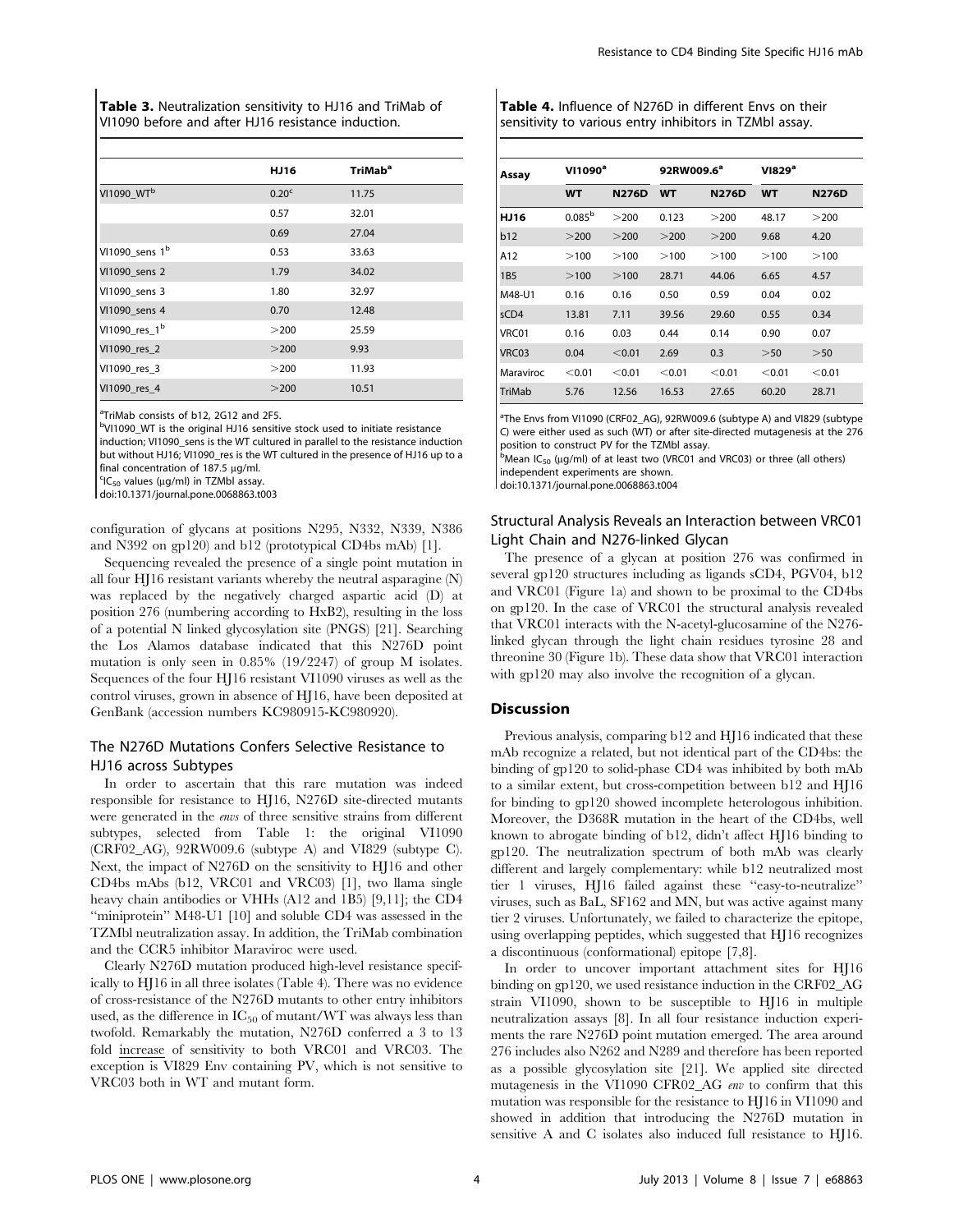

Figure 1. Positioning in yellow of N276-bound glycans (yellow spheres) in solved structures for sCD4, PGV04, b12 and VRC01. The blue highlight indicate the footprint of the cognate ligand and the red spheres the other glycans. A N276 glycan on gp120 structures. In blue are shown the footprints of CD4 (pdb accession n° 1gc1) and the CD4bs-specific antibodies PGV04 (pdb n°: 3se9), b12 (pdb n°: 3dnl), and VRC01 (pdb n°: 3ngb). In each structure the N276-bound glycan is highlighted in yellow, other, surrounding glycans in red. **B.** Detail of the molecular interaction between the residues tyrosine 28 and threonine 30 of the VRC01 light chain with N-acetyl-glucosamine of the N276-bound glycan (3ngb). Figures were made with PyMOL.

doi:10.1371/journal.pone.0068863.g001

These results could be explained by the fact that the 276 position is located in the C2 part of the outer domain of gp120, which in the three-dimensional structure is relatively close to, but yet just outside the CD4bs [22]. The mutation failed to clearly alter the sensitivity towards most CD4bs targeting compounds, such as sCD4, M48-U1 (CD4 miniprotein), CD4bs mAb b12 and the VHH A12, but intriguingly the sensitivity towards the novel VRC01 and VRC03 was clearly increased. As could be expected, the mutation didn't affect the activity of Maraviroc (CCR5 inhibitor), 1B5 (targeting the CD4i site – submitted for publication) or TriMab, consisting of 2G12 (recognizing a specific configuration of glycans, but not including N276, on gp120) [23,24], 2F5 (recognizing the MPER in gp41) and b12 [1]. Together with our previous findings, the present observations confirm the uniqueness of this HJ16 mAb that probably blocks the gp120-CD4 interaction by binding a glycan near the CD4bs.

The importance of glycosylation in binding and activity of HIVneutralizing antibodies has recently gained interest. In Lavine's study, mutations of subtype B JR-FL and YU-2 viruses at position 234 and 241 (of the inner gp120 domain) as well as 332 and 386 (outer gp120 domain) decreased sensitivity to at least 2 out of 9 broadly neutralizing patient sera. Of these N332S and N386T also abrogated the neutralizing capacity of mAb 2G12, as could be expected. Conversely, a number of PNGS in V1 (position 160), V2 (197), V3 (301) and gp41 (616) increased sensitivity to neutralization by 5 to 9 out of the 9 patient sera. Remarkably the N276S mutation also increased sensitivity to neutralization by two patient sera [21]. A second paper by Wang et al. studied the effect of glycan removal on sensitivity to various neutralizing mAbs and found that several mutation of PNGS in V4/V5 and C2/C3/C4 regions of gp120 from a Chinese BC strain alter neutralization sensitivity of these mAbs to a variable extent, but consistently reduced sensitivity to the glycan specific PG16 [22]. Unfortunately mutation of 276 was not studied by Wang.

A few years ago, Walker et al. described a series of very broadly neutralizing PGT mAbs, which recognize the glycans at position N332 in the C3 region of gp120 [4]. Moore et al. showed that mutation of N332 abrogates the neutralizing activity of mAb PGT128 [25], whereas Moldt et al found that the related glycanspecific mAb PGT121 can protect against infection with SHIVSF162 [26]. All these findings underline the importance of PNGS Abs for future vaccine development.

Conversely, the paper by McGuire at al. (which appeared during the revision of this manuscript) shows enhanced binding of both the mature and germline reverted version of the potent CD4bs-specific VRC01 to the 276D mutant subtype C virus (labeled 266c), which lacks the natural complex glycan as compared to WT N276 [27]. Available structural data, however, showed an interaction between VRC01 light chain and the N276 bound N-acetyl glucosamine. It is important to note that the gp120 used to make co-crystals are treated with glycosidases (Endo H in the case of the VRC01 structure which leaves a N-acetyl glucosamine residue on N276) and that the glycan bound to N276 is most likely of larger size and complexity on the native gp120. The presence of a bulkier glycan at N276 position may indeed clash with VRC01 light chain, as confirmed by Jardine et al [28], thus reducing its overall affinity for the N276 glycosylated gp120 as compared to gp120 lacking this glycan, as already suggested by McGuire's data. Our data on increased sensitivity of N276D mutants of subtype A, C and CRF02 Env towards neutralization by VRC01 therefore provide an important functional correlate to McGuire's and Jardine's observations and indicate that the interactions between the N276 glycan and the VRC01 light chain residues is in fact not a requirement for antibody binding.